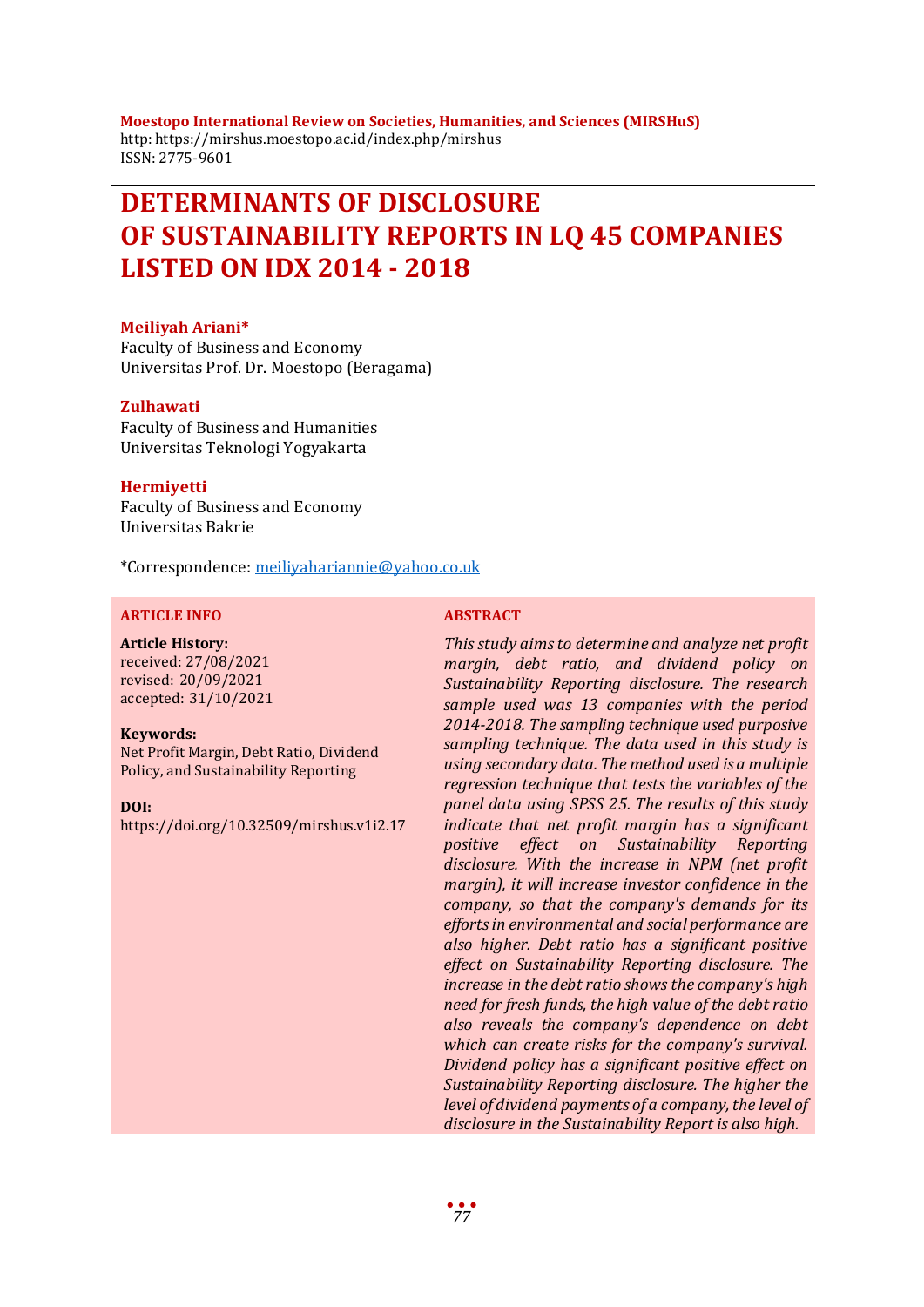## **INTRODUCTION**

The faster the times, the more human needs today. Business people are increasingly aggressively expanding to be able to reach all aspects of community needs. But on the other hand, the development of the company's operational activities coupled with the continuous exploitation of resources can result in environmental damage to social and economic conflicts if the surrounding community is not developed. Therefore, companies are required to take part in reducing these risks.

Corporate social responsibility (CSR) which is often discussed is corporate social responsibility (CSR). However, over time, environmental problems are not only related to CSR, but also issues that are currently developing, namely sustainable development. Since the 1980s, the idea of a sustainable living format has developed as a manifestation of collective awareness of the limitations of natural resources and the environment to support human life in the future. In 1989, the World Commission on Environment and Development (WCED)

In the 2000-2015 period, only 34 companies disclosed sustainability reports (Siska Liana, 2019). Therefore, it is hoped that with the development of the business world today, more companies will disclose sustainability reports to support the achievement of the SDGs (Sustainable Development Goals) in 2030.

This is in line with the Triple Bottom Line concept, namely that companies can grow sustainably in addition to increasing company income (profit), must care about people both employees and communities outside the company. The company is also responsible for protecting the environment or the earth (Maulida and Adam, 2012).

In Indonesia, the practice of disclosing environmental responsibility is also regulated in PSAK No. 1 Paragraph 14 (2013 revision) which implicitly recommends companies to disclose

published the Brundtland Report in the Our Common Future document on sustainable development which was subsequently recognized and widely accepted as the basis for regulating a more sustainable world order. Sustainability is defined as "meeting the needs of the present without compromising meeting the needs of future generations". The goals of sustainable development or the so-called sustainable development goals are to end poverty, reduce inequality and protect the environment.

The SDGs (Sustainable Development Goals) have been established since August 2015 which are expected to be achieved by 2030. The SDGs (Sustainable Development Goals) are a design to replace the MGDs (Millennium Development Goals) which were designed to take effect from 2000- 2015. All of the goals contained in the MDGs (Millennium Development Goals) are considered successful but only obtain quantitative data, such as Indonesia experiencing a 5 percent reduction in poverty in 2013–2014.

environmental responsibility in environmental reports and value added reports (iaiglobal.or.id). This is reinforced by POJK Number 51/POJK.03/2017 concerning the Implementation of Sustainable Finance for Financial Service Institutions, Issuers, and Public Companies as contained in Article 10 paragraph (1).

One of the guidelines for companies in publishing sustainability reports is GRI (Global Reporting Initiative), an international independent organization that has been a pioneer in sustainability reporting since 1997. GRI (Global Reporting<br>Initiative) helps businesses and Initiative) helps businesses and governments to understand and communicate their impact on issues such as change climate, human rights, governance and social. Based in Amsterdam, the Netherlands, this organization has collaborated with more than 100 countries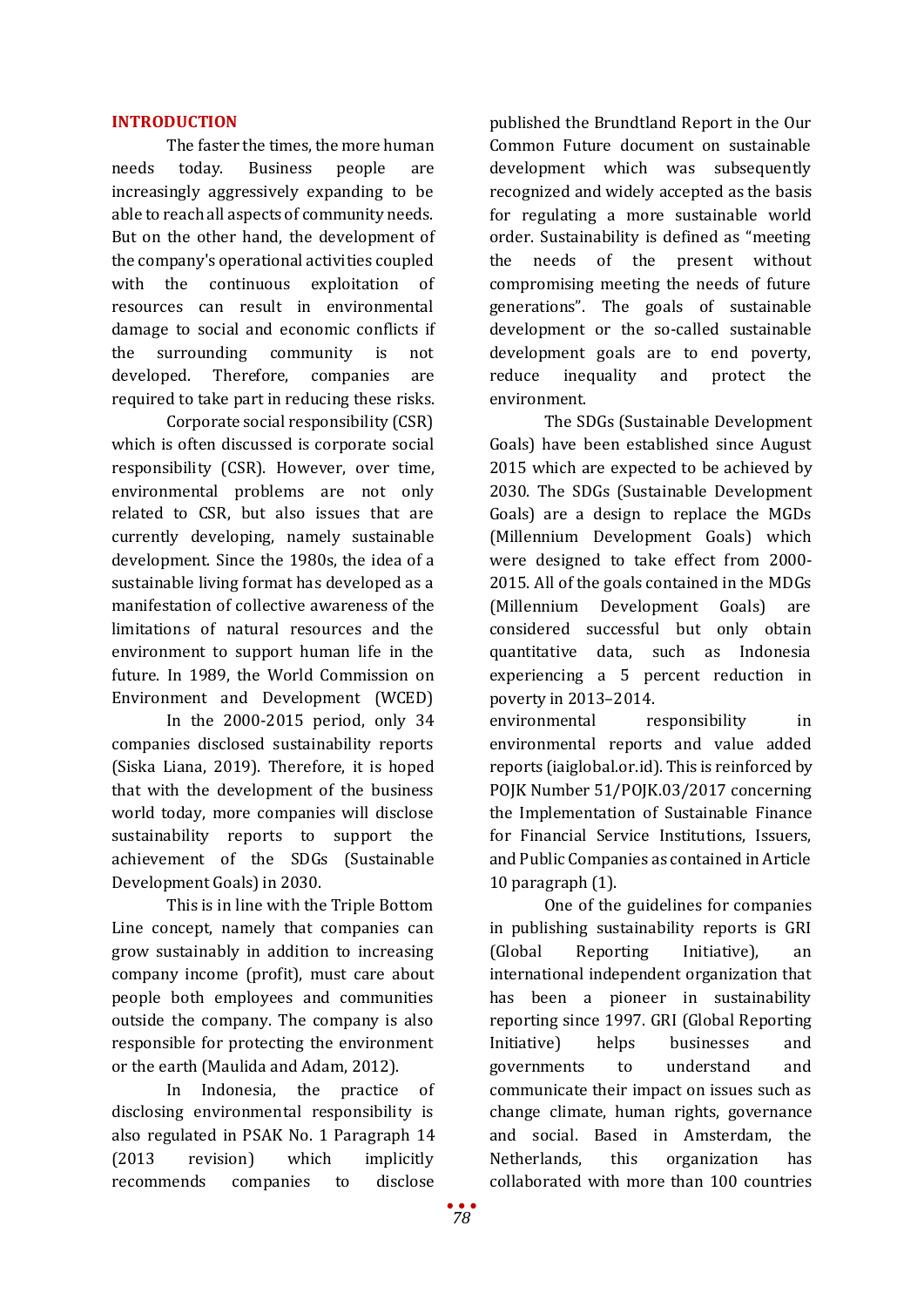around the world. GRI (Global Reporting Initiative) provides sustainability reporting standards concerning economic, environmental and social issues.

The real commitment to support the company for sustainable financial practices is to always pay attention to sustainability factors as the main consideration in making decisions as stated in the spirit of Good Corporate Governance (GCG) as a pillar. A good business is not just profit-oriented. More than that, a good business is a business that pays attention to sustainability and is friendly to the world and people.

From the statement above, it should be used as a reference for large companies that have gone public to participate in competing in the disclosure of sustainability reports. Because large companies tend to be the subject of supervision because they exploit more resources so that environmental, economic, and social problems arise. However, the disclosure of sustainability reports in Indonesia is still voluntary and not all business entities or companies carry out this practice.

The purpose of this study is to determine and prove the effect of Net Profit Margin, Debt Ratio and Dividend Policy on the Disclosure of Sustainability Reports in LQ45 companies listed on the IDX.

#### **METHOD**

This study uses a causal relationship research design. The type of data used in this research is secondary data. Data were obtained from various sources, including the Indonesia Stock Exchange (www.idx.co.id), and the Company's Website. The data used is a combination of time series and cross section which is called panel data.

The population used as a sample in this study is LQ45 companies listed on the Indonesia Stock Exchange for the period 2014-2018. The sample used is the annual report and sustainability report of companies including LQ45 companies listed on the Indonesia Stock Exchange.

While the research sample uses the Purposive Sampling method, which is a sampling technique based on selected groups where the characteristics of the criteria used as samples in this study are: (1) LQ45 companies listed on the Indonesia Stock Exchange (IDX) for the 2014-2018 period; (2) LQ45 company which has official website; (3) LQ45 companies that publish annual reports for the period 2014-2018; (4) LQ45 companies that use the rupiah currency in their annual reports for the period 2014-2018; (5) LQ45 companies that publish sustainability reports for the period 2014-2018; (6) LQ45 companies that have complete information needed related to measurement indicators used as variables in this study.

The data collection method in this study was carried out with a documentation study, namely by collecting secondary data in the form of financial statement information through the annual report of LQ45 companies listed on the Indonesia Stock Exchange, namely www.idx.co.id for the 2014-2018 period. The type of data used in this study is the type of secondary data

#### **DISCUSSION**

#### **Descriptive Test**

The results of the descriptive test in this study are:

Table 1. Descriptive Statistic

|                   |           |                  | Minimum   Maximum | Mean      | Std. Deviation |
|-------------------|-----------|------------------|-------------------|-----------|----------------|
|                   | Statistic | <b>Statistic</b> | Statistic         | Statistic | Statistic      |
| Net Profit Margin | 65        | .007             | .279              | ,1335     | .07279         |
| Debt Rasio        | 65        | ,153             | 11,854            | 3,1223    | 3,20575        |
| Dividen Policy    | 65        | 120              | 750               | ,3457     | 14280          |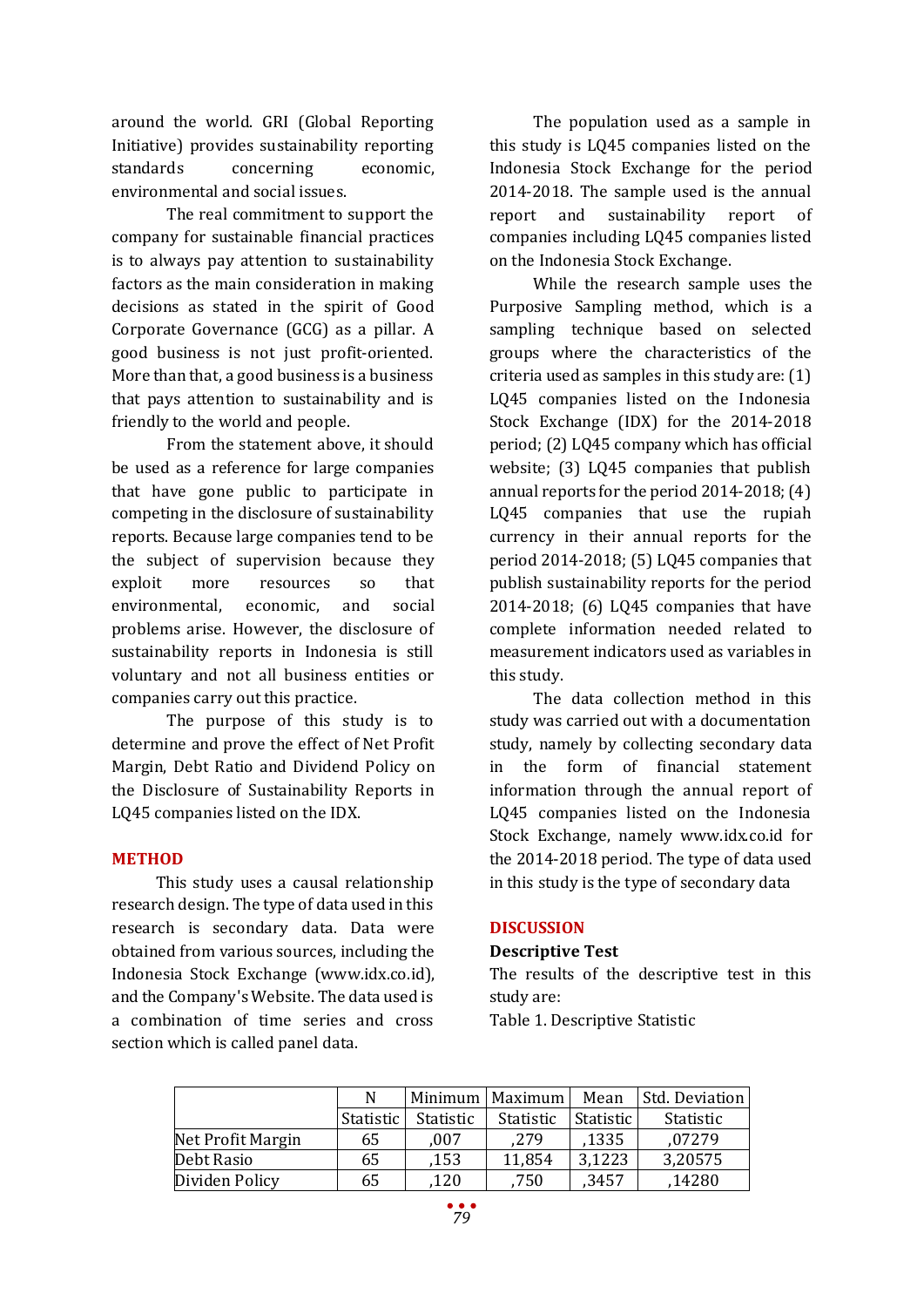| Disclosure Index             | 65 | 424 | 939 | 7082 | 12245. |
|------------------------------|----|-----|-----|------|--------|
| <b>Sustainability Report</b> |    |     |     |      |        |
| Valid N (listwise)           | 65 |     |     |      |        |

From the table above, it shows that the number of data samples (N) used and analyzed in this study are financial information data in the form of annual reports and sustainability reports of LQ45 companies listed on the Indonesia Stock Exchange in 2014 to 2018 for 5 years as many as 65 data samples.policy has a minimum value of 0.120 which is owned by PT Aneka Tambang Tbk. in 2014 and a maximum value of 0.750 which is owned by PT Bukit Asam Tbk. in 2018 with an average value of 0.3457 and a standard deviation of 0.1428; (4) The Sustainability Report disclosure index has a minimum value of 0.424 which is owned by PT Jasa Marga Tbk. in 2018 and a maximum value of 0.939 which is owned by PT Bank Rakyat Indonesia (Persero) Tbk. in 2014 with an average value of 0.7082 and a standard deviation of 0.12245.

# **Classic Assumption Test Results**

In this study, the normality test used nonparametric statistical analysis, namely by looking at one sample Kolomogorov-Smirnov (K-S). The following are the results of normality testing in this study:

Table 2. Normality Test Result One Sample Kolmogorov Smirnov Test

|                                   |                | Unstandardized Residual |        |
|-----------------------------------|----------------|-------------------------|--------|
| IN                                |                |                         | 65     |
| Normal Parameters <sup>a,b</sup>  | Mean           |                         | ,00000 |
|                                   | Std. Deviation |                         | ,08405 |
|                                   | Absolute       |                         | ,105   |
| Most Extreme Differences Positive |                |                         | ,076   |
|                                   | Negative       |                         | $-105$ |
| Kolmogorov-Smirnov Z              |                |                         | ,105   |
| Asymp. Sig. (2-tailed)            |                |                         | ,070   |
| a. Test distribution is Normal.   |                |                         |        |
| b. Calculated from data.          |                |                         |        |

Source: Data Processed by SPSS 25

From the results of the normality test above, the Kolomogorov Smirnov value is 0.105 and the Asymp value. Significance (2 tailed) at 0.070 with =0.05. This shows that the data is normally distributed.

# **Autocorrelation Test**

The results of the autocorrelation test in this study are:

Table 3. Autocorrelation Test Results Model Summaryb

|       | R | R Square | Adjusted R<br>Square | Std. Error of<br>the Estimate | Durbin-<br>Watson |
|-------|---|----------|----------------------|-------------------------------|-------------------|
| Model |   |          |                      |                               |                   |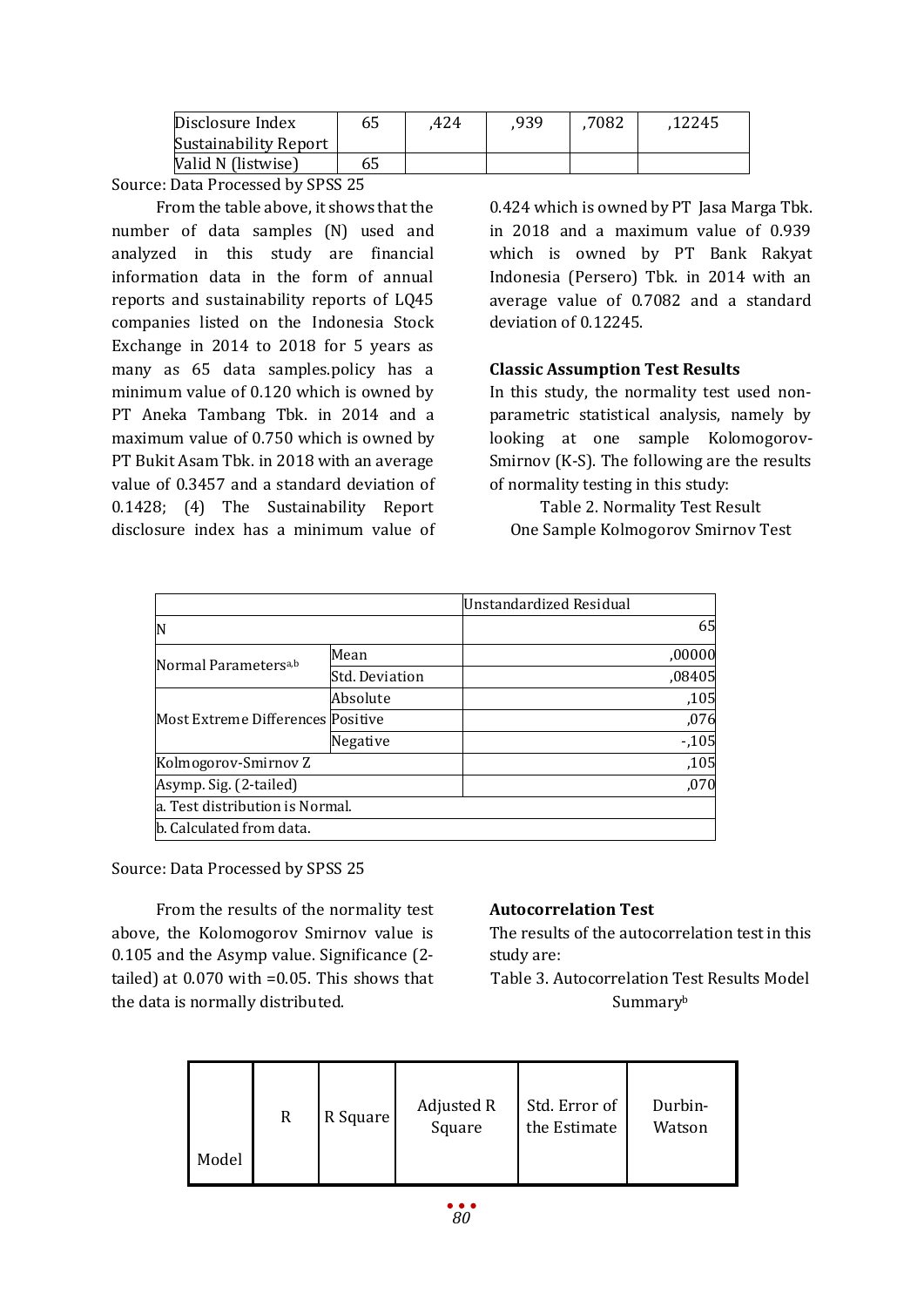|  | <b>.</b> | 727a | $\mathsf{max}$<br>,529 | ,506 | 08609 | --<br>∸ |
|--|----------|------|------------------------|------|-------|---------|
|--|----------|------|------------------------|------|-------|---------|

### **Multicollinearity Test**

The multicollinearity test in this study can be seen from the results of the multicollinearity test in table 4, namely:

| Model             | <b>Collinearity Statistics</b> |       |  |
|-------------------|--------------------------------|-------|--|
|                   | Tolerance                      | VIF   |  |
| (Constant)        |                                |       |  |
| Net Profit Margin | ,646                           | 1,548 |  |
| Debt Ratio        | ,627                           | 1,595 |  |
| Dividen Policy    | 608                            | 1.645 |  |

Table 4. Multicollinearity test Results Coeffecientsa

Source: Data Processed by SPSS 25

Based on the results from the table above, it can be seen that the tolerance value generated for the Net Profit Margin (NPM) variable is 0.646, Debt Ratio (DER) 0.627 and Dividend Policy (DPR) 0.608. And each VIF value shows that variable Net Profit Margin (NPM) 1.548, Debt Ratio (DER) 1.595, and Dividend Policy (DPR) 1.645. It can be concluded that all independent variables in

the regression model do not have multicollinearity and are suitable for use in this study.

# **Heteroscedasticity Test**

The heteroscedasticity test in this study can be seen in table 5 as follows: Table 5. Glejser Test Results Coefficientsa

| Model             | Unstandardized<br>Coefficients |               | Standardized<br>Coefficients |          |                     |
|-------------------|--------------------------------|---------------|------------------------------|----------|---------------------|
|                   | B                              | Std.<br>Error | <b>Beta</b>                  | t        | Sig.                |
| (Constant)        | ,081                           | ,019          |                              | 3,971    | ,000                |
| Net Profit Margin | $-0.062$                       | ,105          | $-0.093$                     | $-0.592$ | $\frac{,556}{,543}$ |
| Debt Ratio        | $-.001$                        | ,002          | $-0.098$                     | $-0.612$ |                     |
| Dividen Policy    | ,000                           | ,055          | ,000                         | ,002     | ,998                |

Source: Data Processed by SPSS 25

From the results of the Glejser test in the table above, it is known that the Net Profit Margin variable has a significance value of 0.556, the Debt Ratio variable has a significance value of 0.543, and the Dividend Policy variable has a significance value of 0.998. The three variables have a significance value of more than 0.05, so it can be concluded that the variables of net profit margin, debt ratio, and dividend policy do not occur heteroscedasticity.

# **Multiple Linear Regression Test results**

In the regression test which shows the effect and measures the strength between the three independent variables (X) on the dependent variable (Y). It can be seen the results of SPSS data processing that produce output in the following table:

Table 6. Multiple Regression Test Results Coeffecientsa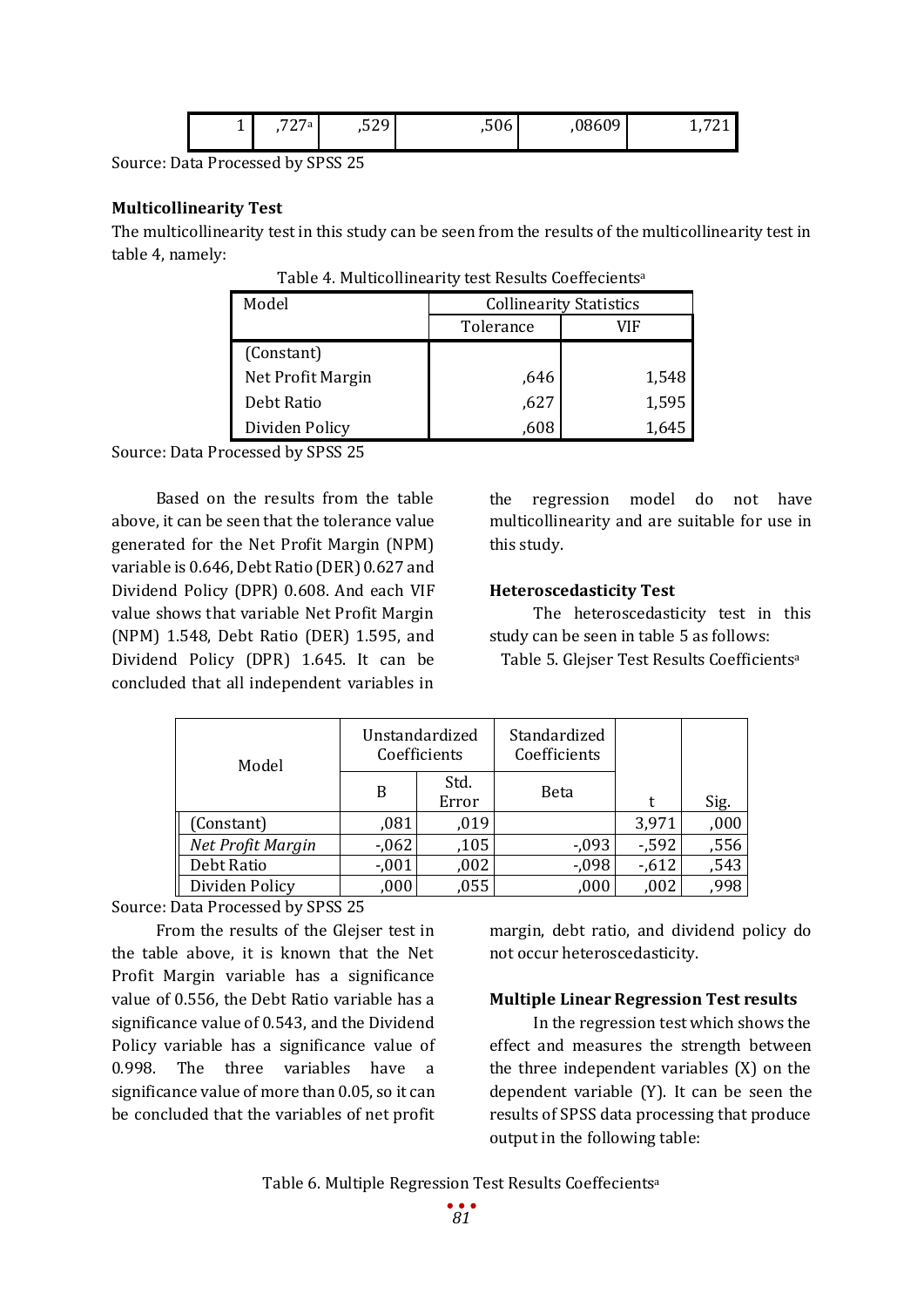| Model |                   | Unstandardized<br>Coefficients |               | Standardized<br>Coefficients |        |      |
|-------|-------------------|--------------------------------|---------------|------------------------------|--------|------|
|       |                   | B                              | Std.<br>Error | Beta                         | t      | Sig. |
|       | (Constant)        | ,464                           | ,036          |                              | 12,925 | ,000 |
|       | Net Profit Margin | ,706                           | ,184          | ,420                         | 3,837  | ,000 |
|       | Debt Ratio        | ,013                           | ,004          | ,341                         | 3,075  | ,003 |
|       | Dividen Policy    | ,317                           | .097          | ,369                         | 3,278  | ,002 |

# **Hypothesis Test Results F Test Results (Anova)**

The F statistical test in this study was carried out using a significance level of 0.05 and can be seen in the table below:

Table 7. F Test Results ANOVAa

| Model      |        |       |
|------------|--------|-------|
| Regression | 22,825 | ,000b |
| Residual   |        |       |
| Total      |        |       |

Source: Data Processed by SPSS 25

Based on the table above, the F test value of 22.825 is greater than the F table 2.75 with a significance value of 0.000 which when compared to the alpha value of 0.05 (5%) is smaller (0.000 0.05) so it can be concluded that in this study the independent variables (net profit margin, debt ratio, and dividend policy) jointly affect the dependent variable (disclosure of the Sustainability Report).

#### **Statistical Test Results t**

The significance test of individual parameters (t) in this study can be seen in table 8 below:

Table 8. T Test results Coeffcientsa

| Model |                   | Unstandardized<br>Coefficients |               | Standardized<br>Coefficients |        |      |
|-------|-------------------|--------------------------------|---------------|------------------------------|--------|------|
|       |                   | B                              | Std.<br>Error | Beta                         | t      | Sig. |
|       | (Constant)        | ,464                           | ,036          |                              | 12,925 | ,000 |
|       | Net Profit Margin | ,706                           | ,184          | ,420                         | 3,837  | ,000 |
|       | Debt Ratio        | ,013                           | ,004          | ,341                         | 3,075  | ,003 |
|       | Dividen Policy    | ,317                           | ,097          | ,369                         | 3,278  | ,002 |

Source: Data Processed by SPSS 25

**Hypothesis Test Results F Test Results (Anova)**

The F statistical test in this study was carried out using a significance level of 0.05 and can be seen in the table below: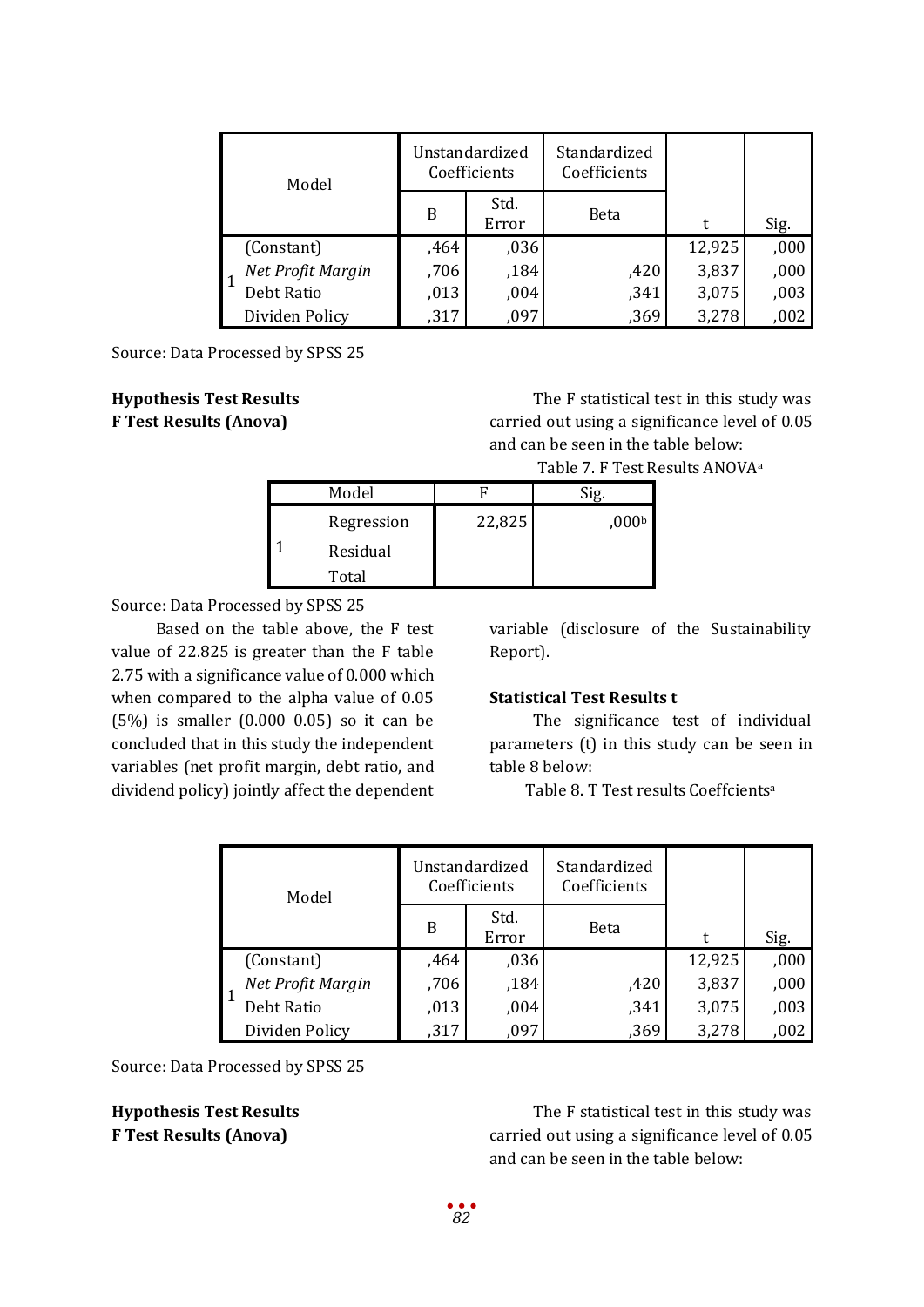| Model      |        |                   |
|------------|--------|-------------------|
| Regression | 22,825 | ,000 <sub>b</sub> |
| Residual   |        |                   |
| Total      |        |                   |

Based on the table above, the F test value of 22.825 is greater than the F table 2.75 with a significance value of 0.000 which when compared to the alpha value of 0.05 (5%) is smaller (0.000 0.05) so it can be concluded that in this study the independent variables (net profit margin, debt ratio, and dividend policy) jointly affect the dependent

variable (disclosure of the Sustainability Report).

# **Statistical Test Results t**

The significance test of individual parameters (t) in this study can be seen in table 8 below:

| Model |                   | Unstandardized<br>Coefficients |               | Standardized<br>Coefficients |        |      |
|-------|-------------------|--------------------------------|---------------|------------------------------|--------|------|
|       |                   | B                              | Std.<br>Error | Beta                         |        | Sig. |
|       | (Constant)        | ,464                           | ,036          |                              | 12,925 | ,000 |
|       | Net Profit Margin | ,706                           | ,184          | ,420                         | 3,837  | ,000 |
|       | Debt Ratio        | ,013                           | ,004          | ,341                         | 3,075  | ,003 |
|       | Dividen Policy    | ,317                           | ,097          | ,369                         | 3,278  | ,002 |

Source: Data Processed by SPSS 25

# **Model Feasibility Test**

The results of the coefficient of determination test  $(R^2)$  in this study can be seen in the table below:

Table 8. Coeffecient of Determination Test Results Model Summaryb

| Model |      | R Square | Adjusted R<br>Square | Std. Error of the Estimate |
|-------|------|----------|----------------------|----------------------------|
|       | 727a | ,529     | ,506                 | 08609.                     |

Source: Data Processed by SPSS 25

From the table above, it is known that the value of Adjusted R Square  $(R^2)$  is 0.506 or 51%, this shows that the change in the dependent variable caused by the independent variable is 51%, meaning that the net profit margin, debt ratio, and dividend policy on the disclosure of the

sustainability report are by 51% while 49% is explained or influenced by other variables that are not used in this study.

# **Discussion**

**Effect of Net Profit Margin on Disclosure of Sustainability Reports**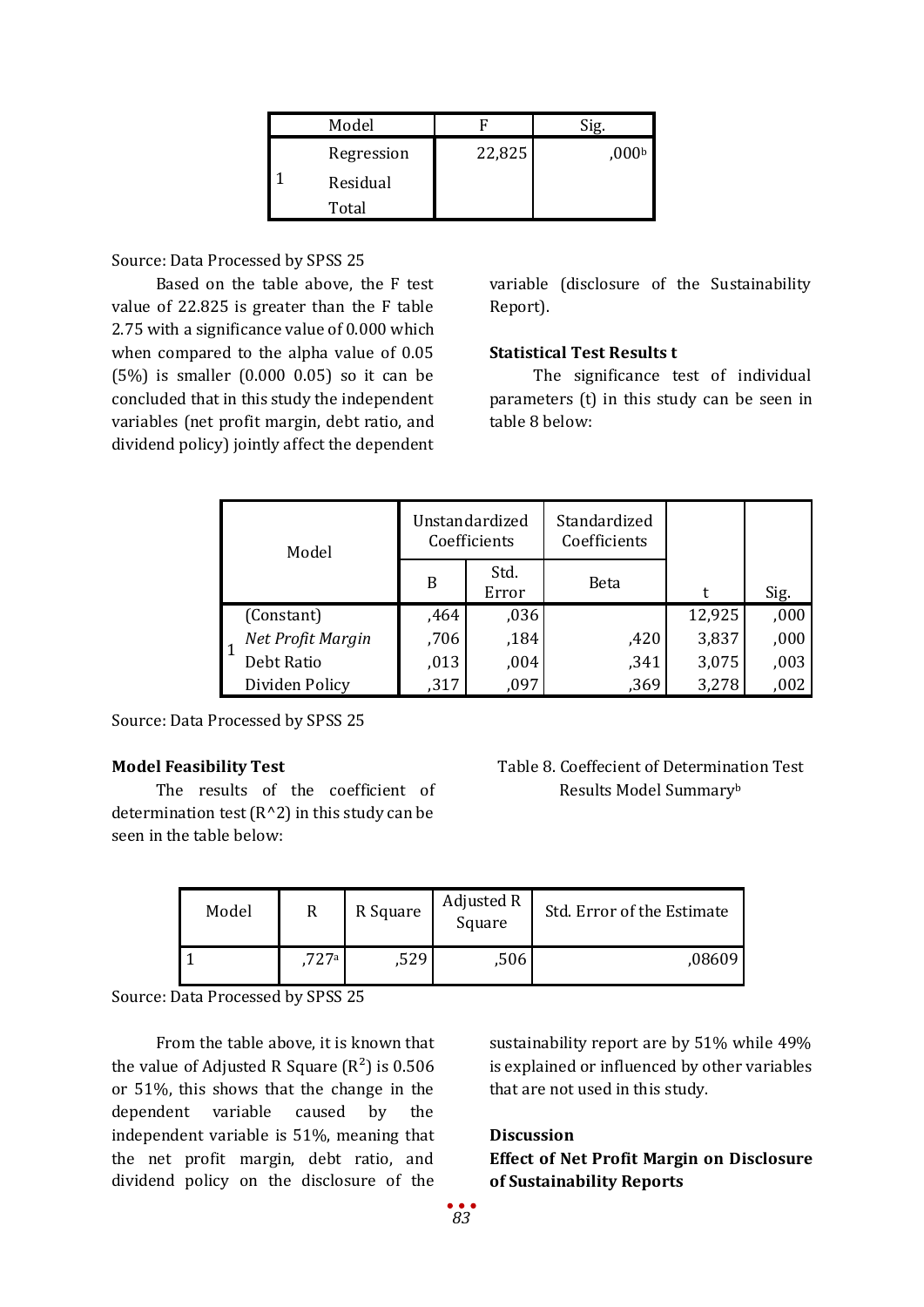The first hypothesis in this study states that the net profit margin (NPM) has a positive and significant effect on the disclosure of the Sustainability Report. The results of this study prove that the role of net profit margin or profit margin on the company's sales has the potential to reveal the company's performance in the Sustainability Report. With the increase in NPM (net profit margin), it will increase investor confidence in the company, so that the company's demands for its efforts in environmental and social performance are also higher. This makes the company will

In addition, the disclosure of sustainability performance can convince consumers that the products produced by the company do not have a negative impact on social and environmental aspects and can be accounted for, so as to increase sales due to increased consumer interest. Then the company's profit margin will increase further in the next period, which will also have an impact on a higher level of disclosure of sustainability performance. Therefore, one of the factors in the effort to disclose sustainability reports is the profit margin of a company, where in order to perform economic, social and environmental performance, the company needs some funds that come from the profit.

# **The Effect of Debt Ratio on Sustainability Report Disclosure**

The second hypothesis in this study states that the debt ratio has a significant positive effect on the disclosure of the Sustainability Report. The results of this study prove that the role of the debt ratio in the practice of disclosure of the Sustainability Report.

The increase in the debt ratio shows the company's high need for fresh funds, besides the high value of the debt ratio also reveals the company's dependence on debt which can create risks for the company's survival. One of the efforts made by

carry out and disclose the sustainability report voluntarily.

High profit margins will encourage managers to provide more detailed information, because they want to convince investors of the company's profit level and encourage compensation to management. Wider disclosure is intended to reduce conflict and suppress negative issues in the company. Thus, management shows that the profit is not only used for its own interests, but also for the benefit of investors through social and environmental disclosures made.

management to increase the value of the debt ratio is to fulfill funding policies for productive financial activities, to encourage trust and a high corporate image for stakeholders.

The increase in debt position will help the company's funding activities to carry out activities outside of operational activities, one of which is to encourage the improvement of the company's image through disclosure of sustainability report disclosures. Companies with high debt ratios seek to gain legitimacy from stakeholders (including investors and creditors) through sustainability reports. The higher the value of a company's debt ratio, the more and better sustainability reports will be disclosed. Disclosure of the Sustainability Report can maintain the support and trust of stakeholders. This is because sustainability reports can be used by companies to obtain loans or capital from stakeholders and also as a form of accountability for the capital provided by stakeholders.

With a high debt ratio, creditors will reconsider when the company settles the company's obligations or liabilities that are due. Therefore, with the disclosure of the Sustainability Report, it can help creditors determine risk factors related to the company's business practices so that the company can maintain credibility and achieve the existence of stakeholders.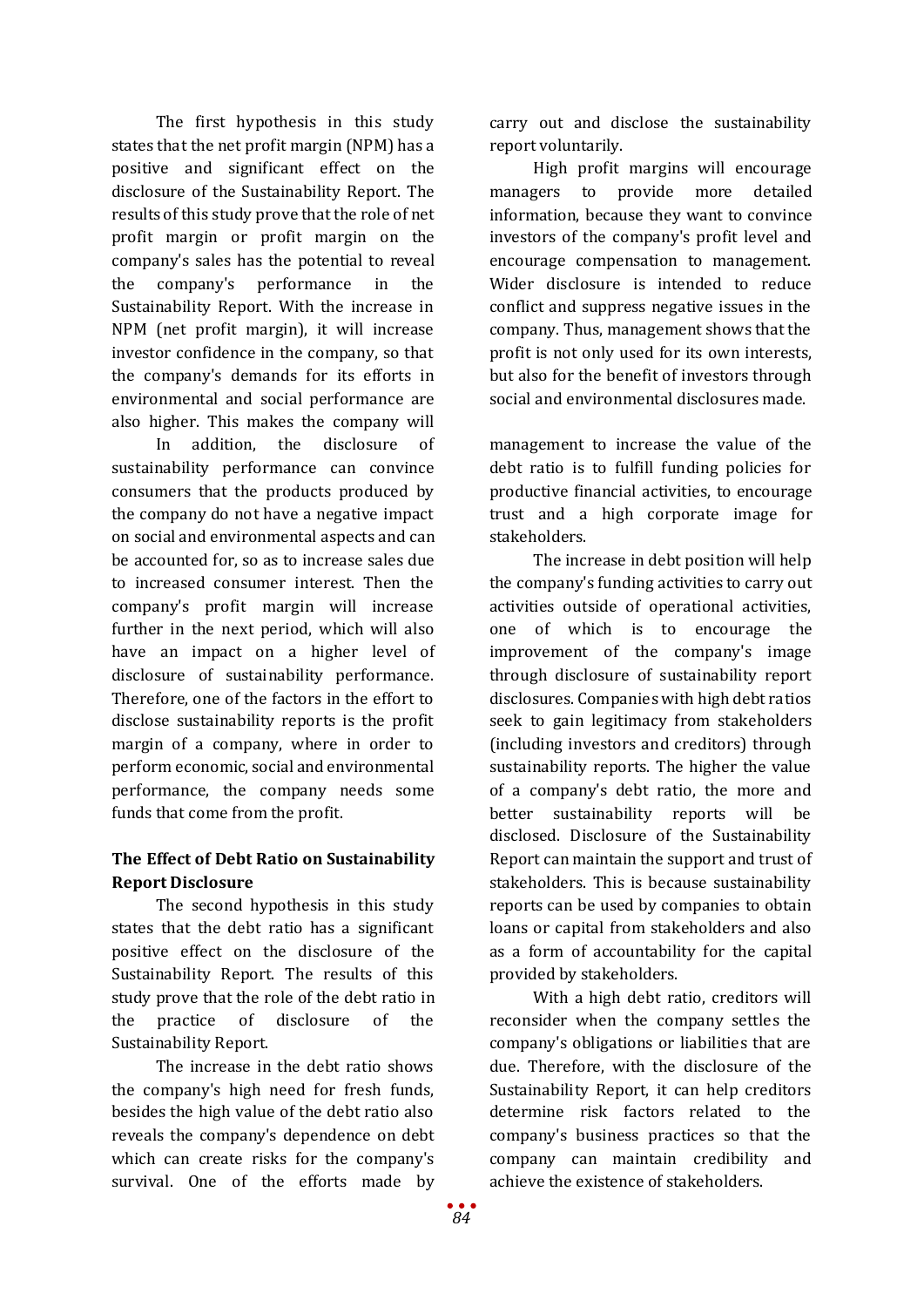# **The Effect of Dividend Policy on Disclosure of Sustainability Reports**

The third hypothesis in this study states that dividend policy as proxied by the dividend payout ratio has a positive and significant effect on the disclosure of the Sustainability Report. This proves that the higher the level of dividend payments of a company, the higher the level of disclosure in the Sustainability Report.

If dividends are distributed regularly, it will indicate that the company's responsibility to stakeholders is getting better. The amount of dividends distributed to shareholders will be an attraction for shareholders because dividends are more certain. With a high dividend payout ratio, it can be seen that the company has the power to pay dividends with a high rate of return. This is to show investors, creditors, and the public that the company remains in a healthy condition.

The value of DPR (Dividend Payout Ratio) is one of the indicators used by investors in assessing the performance of a company. The greater the value of the dividend payout ratio will attract investors to invest in the company. Then the company's management will also try to be more transparent about the company's performance. This is what encourages companies to make more disclosures in their

# **REFERENCES**

- Amran, A., and Say Keat Ooi. (2016). *Business Strategy For Climate Change: An ASEAN Perspective*. Corporate Social Responsibility and Environmental Management 23 (4), 213-227. Wiley Online Library.
- Ariyani, Agnes Pravita dan Oct. Digdo Hartomo. (2018). *Analysis Of Key Factors Affecting The Reporting Disclosure Indexes Of Sustainability Reporting In Indonesia*. Indonesia International Journal of Business,

sustainability reports. In addition, a company with a high DPR (Dividend Payout Ratio) indicates that the company has more funds to carry out more social activities so that more information can be disclosed in the Sustainability Report. This means that more items will be disclosed in the Sustainability Report.

# **CONCLUSION**

This study aims to examine the effect of net profit margin, debt ratio, and dividend policy on the disclosure of the Sustainability Report. This analysis was carried out using descriptive statistics and multiple linear regression using SPSS 25. The data collected was 65 samples consisting of 13 companies included in the LQ45 index listed on the Indonesia Stock Exchange for the 2014-2018 period. Based on the results of previous studies and discussions, the conclusions of this study are as follows; (1) Net profit margin (NPM) has a significant and positive effect on the disclosure of the Sustainability Report in LQ45 companies for the 2014- 2018 period; (2) The debt ratio (DER) has a significant and positive effect on the disclosure of the Sustainability Report in LQ45 companies for the 2014-2018 period; (3) Dividend policy (DPR) has a significant but positive effect on the disclosure of the Sustainability Report in LQ45 companies for the 2014-2018 period

> Economics and Law, Vol. 16, Issue 1 (August). Soegijapranata Catholic University. Semarang.

- Brigham, Eugene F dan Houston. (2006). *Fundamental of Financial Management: Dasar-Dasar Manajemen Keuangan*. Edisi 10. Jakarta: Salemba Empat.
- Fadhila Adhipradana, D. (2014). *Pengaruh Kinerja Keuangan, Ukuran Perusahaan, Dan Corporate Governance Terhadap Pengungkapan Sustainability Report*. Universitas Diponegoro. Semarang.
- Fitri, Annisa Annur dan Willy Sri Yuliandri. (2018). *Pengaruh Kinerja Keuangan*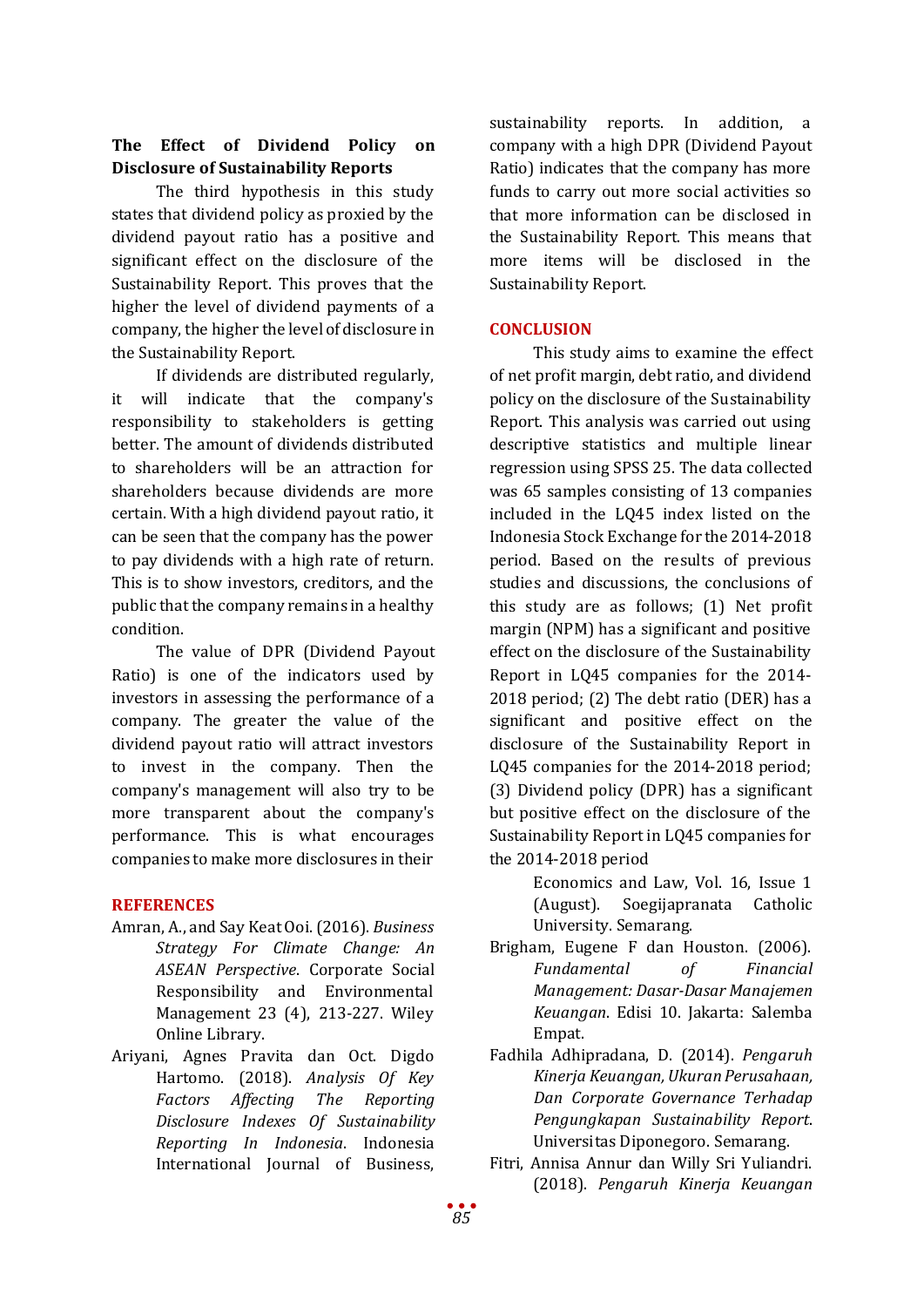*Terhadap Pengungkapan Sustainability Report*. e-Proceeding of Management: Vol.5, No.2 Agustus 2018. Universitas Telkom.

- and Finance: Vol. 5, Issue 2, 2019, 219-229. Universitas Mercu Buana. Jakarta.
- Herawati dan Yossi Diantimala. (2016). T*ingkat Pengungkapan Keberlanjutan (Sustainability Disclosure): Analisis Perbandingan Perusahaan Keuangan dan Perusahaan Non Keuangan Di Indonesia*. Jurnal Telaah Dan Riset Akuntansi. Vol. 9 No. 2, Juli 2016, PP 127-142. Universitas Syiah Kuala.
- Hery dan Widyawati. (2011). *"Akuntansi Keuangan Menengah 2"*. Jakarta: Bumi Aksara
- Harmono. 2011. *Managemen Keuangan Berbasis Balanced Scorecard Pendekatan Teori, Kasus, dan Riset Bisnis*. Edisi 1. Jakarta: Bumi Aksara.
- Ikatan Akuntan Indonesia (IAI). (2013). *Pernyataan Keuangan (PSAK) No. 1: Penyajian Laporan Keuangan*. Jakarta: IAI.
- Maulida, Ken Auva dan Adam, Helmy. (2012). *Faktor- Faktor Yang Mempengaruhi*
- Liana, Siska. (2019) . *Pengaruh Profitabilitas, Leverage, Ukuran Perusahaan, dan Dewan Komisaris Independen terhadap Pengungkapan Sustainability Report*. Jurnal Ekonomi dan Ekonomi Syariah. Vol. 2 No. 2, Juni 2019. Universitas Padjadjaran Bandung.
- Safitri, Mariya, dan Saifudin. (2019) . *Implikasi Karakteristik Perusahaan dan Good Corporate Governance Terhadap Pengungkapan Sustainability Report*. Jurnal Bingkai Ekonomi. JBE Vol. 4 , No. 1, Januari 2019, pp: 13 – 25. Universitas Semarang.
- Sulistyawati, Ardiani Ika dan Aprilia<br>Qadriatin. (2018). Pengungkapan Qadriatin. (2018). *Pengungkapan Keberlanjutan Laporan Keberlanjutan dan Faktor-Faktor yang*
- Sartono, R. Agus. (2010). *Manajemen Keuangan Teori dan Aplikasi. Edisi*
- Hidayah, Nurul, Ahmad Badawi, dan Lucky Nugroho. (2019). *Factors Affecting The Disclosure Of Sustainability Reporting*. International Journal of Commerce
- Irawati, Susan. 2006. *Manajemen Keuangan*. Pustaka: Bandung.
- Jusuf, Jopie. (2014). *Analisis Kredit Untuk Kredit (Account) Officier. Cetakan kedua belas*. Jakarta: PT Gramedia Pustaka Utama.
- Juliandi, Azuar., dkk. (2016). *Mengolah Data Penelitian Bisnis Dengan SPSS*. Medan: Lembaga Penelitian Dan Penulisan Ilmiah AQLI.
- Kiliç, Merve And Cemil Kuzey. 2018. *Factors Influencing Sustainability Reporting: Evidence from Turkey*. SSRN 3098812.
- Kasmir. (2008). *Analisis Laporan Keuangan*. Jakarta: Raja Grafindo Persada.
- Meutia, Farah dan Farida Titik. (2019). *Pengaruh Profitabilitas, Leverage, Ukuran Perusahaan, dan Kepemilikan Publik Terhadap Pengungkapan Laporan Keberlanjutan*. e-Proceeding Of Management: Vol. 6, Agustus 2019. Universitas Telkom. *Keberlanjut Performance. Jurnal Ilmiah*

*Mahasiswa FEB. Universitas Brawijaya*

- Ruhana, Aswi., dan Nurul Hidayah. (2019). *The Effect of Liquidity, Firm Size, and Corporate Governance Toward Sustainability Report Disclosures*. Advances in Economics, Business and Management Research, volume 120. Universitas Mercu Buana.
- Sinaga, Korentina Juniasti dan Fachrurrozie. (2017). *The Effect of Profitability, Activity Analysis, Industrial Type and Good Corporate Governance Mechanism on The Disclosure of Sustainability Report*. Accounting Analysis Journal. Universitas Negeri Semarang.

*Mempengaruhinya*. Majalah Ilmiah Solusi, Vol. 16, No.4, Oktober 2018, Universitas Semarang.

*keempat*. Yogyakarta: BPFE-Yogyakarta.